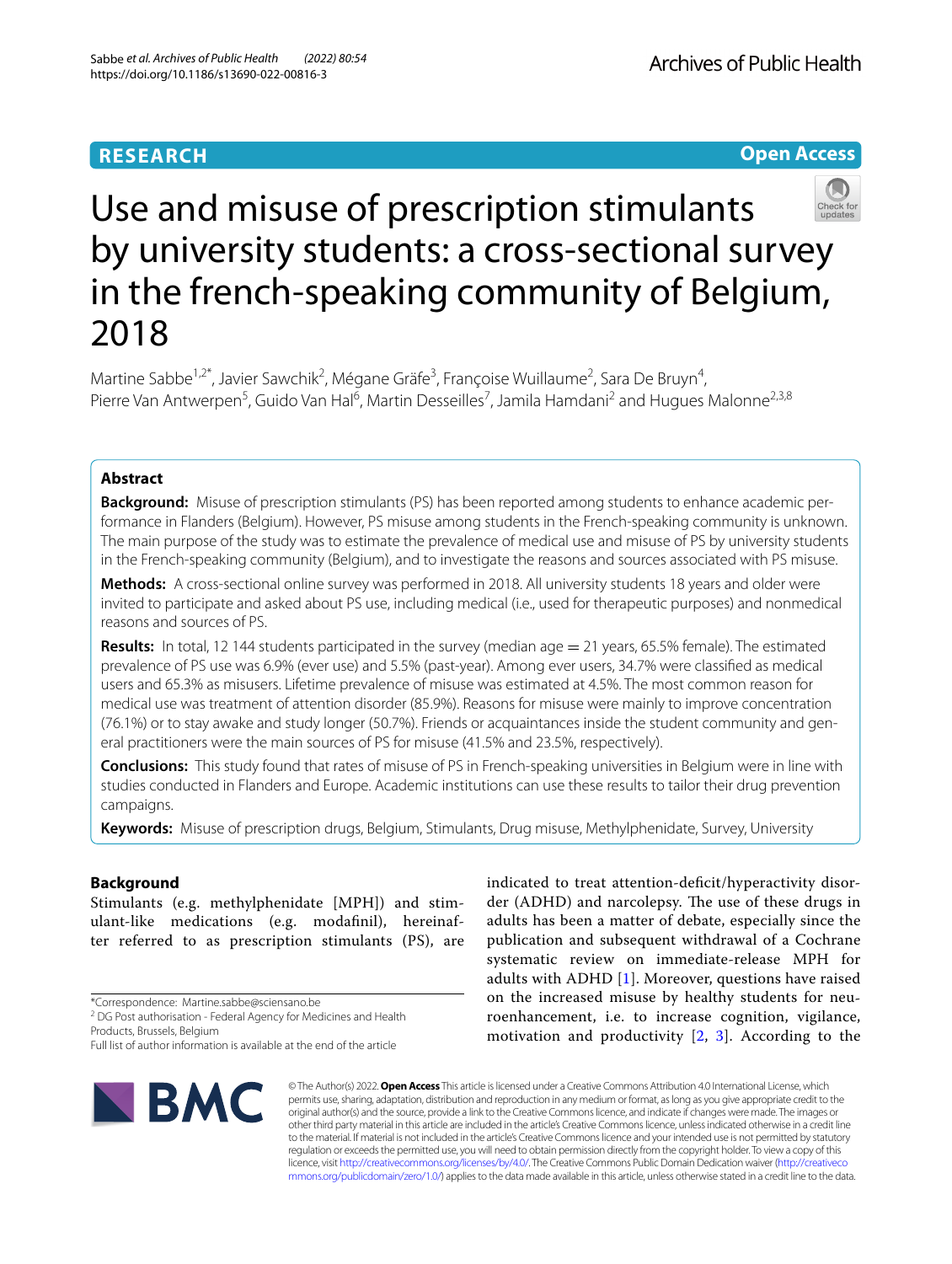Global Drug Survey, an increase of neuroenhancement with prescription and illegal stimulants was noted across all surveyed countries [[4\]](#page-8-3). However, in this study self-selected samples from cross-sectional studies are compared and samples should not be considered representative of the country general population. According to a systematic review, self-reported rates of non-medical use of prescription stimulants ranged from 2 to 59% in the US and Canada [[5\]](#page-8-4). According to the European Monitoring Centre for Drugs and Drug Addiction, work to better understand the extent and nature of non-medical use of medicines and monitor developments is underway in Europe [[6](#page-8-5)]. In a review in 2015, most European studies reported lower rates of misuse of prescription drugs for neuroenhancement compared to the US [[2](#page-8-1)]. In Germany, the lifetime prevalence of PS misuse by students was 4.6% in 2010, while prevalence was 11% in Italy in 2014-2015 and 6.2% in Switzerland in 2011 [\[7–](#page-8-6)[9\]](#page-8-7).

Misuse and abuse of PS can be of concern particularly in ADHD patients with diagnoses of conduct or substance use disorder [\[10](#page-8-8)]. While evidence of abuse or dependence on ADHD drugs is rare, misuse and diversion of these medications in individuals not diagnosed with ADHD is frequently reported [\[5](#page-8-4), [11,](#page-8-9) [12\]](#page-8-10). Adverse efects associated to misuse of MPH can be related to the cardiovascular system (e.g. arrhythmia, hypertension), the central nervous system (e.g. aggressiveness, confusion, headache, mood swings) and the gastrointestinal system (e.g. abdominal pain, anorexia) [[13,](#page-8-11) [14\]](#page-8-12). Of note is that in MPH-naive subjects, a toxic dose may be very close to the therapeutic dose when compared with patients under long-term treatment [[13\]](#page-8-11).

In Belgium, the consumption of MPH increased from 4.5 million Defned Daily Dose (DDD) in 2004 to 10.3 million DDD in 2011  $[15]$  $[15]$ . This increase can probably be explained by a greater awareness and attention for ADHD. However, there is no information about the number of diagnoses in children or adults that have been made. Development of clinical, preventive, political, and educational strategies for reducing PS misuse requires knowledge of the extent to which PS are used, reasons for their use and sources of acquisition. A survey conducted among university and university college students in Flanders estimated the lifetime prevalence of use of PS at 11% in 2017 [\[16\]](#page-8-14). In addition, 8.5% of these students have used PS to improve their study performance without being part of a treatment. A study among medical students in Flanders indicated that 8.7% of the respondents used PS during the exam period to enhance their study performances [\[17](#page-8-15)]. However, prevalence of use and misuse of PS in Belgian Frenchspeaking universities is unknown.

# **Methods**

# **Aim of the study**

The main objective of this study was to study the prevalence of medical use and misuse of PS among students in French-speaking Belgian universities. The study also sought to better understand the reasons for misuse, as well as to assess perceived efects, sources of PS acquisition and association with the use of other substances.

#### **Study design and setting**

A cross-sectional study was performed using an online survey in the six French-speaking universities in Belgium (Université libre de Bruxelles, Université catholique de Louvain, Université de Liège, Université de Mons, Université de Namur and Université Saint-Louis – Bruxelles). All students, aged 18 year or over, were invited to participate via an email sent by the academic authorities. Student organizations, such as the Inter-University Committee for Medical Students, reinforced the invitations through e-mails or social networks.

This study was approved by the ethical committee of the Erasme University Hospital (ULB) and was conducted between October and November 2018 (Reference: P2018/447). Diferent defnitions and classifcations are used throughout literature for misuse; here we classifed the type of use of PS as medical when PS were used for therapeutic purposes and as misuse when PS were not part of a treatment.

# **Survey tool**

Based on previous studies, a questionnaire was developed in French language  $[17, 18]$  $[17, 18]$  $[17, 18]$ . Thirty-seven questions spread over 37 pages were displayed using skip patterns where necessary. The first section of the questionnaire was designed to collect data about use of ADHD and narcolepsy medication. The following drugs, marketed in Belgium at the time of the survey, were listed : MPH, modafnil, atomoxetine, guanfacine, and sodium oxybate. The latter three drugs, although not considered stimulants, can also be potentially misused for similar purposes as PS. An additional free-text option was presented for other possible medications. Since this article focuses on the use and misuse of PS, we selected MPH and modafnil (referred to as PS in this article) for further analysis because these are psychostimulants or have stimulant-like efects. Additional questions collected data on sociodemographic variables (gender, age, study year, working and housing status) and use of other substances (such as alcohol, nicotine, energy drinks, hypnotics, sedatives, corticosteroids, cannabis, amphetamines, ecstasy or cocaine). In addition, age of frst use of PS (6-11 years, 12-17 years,  $\geq$ 18 years) and frequency of use in the last month were questioned. For reasons of use, source and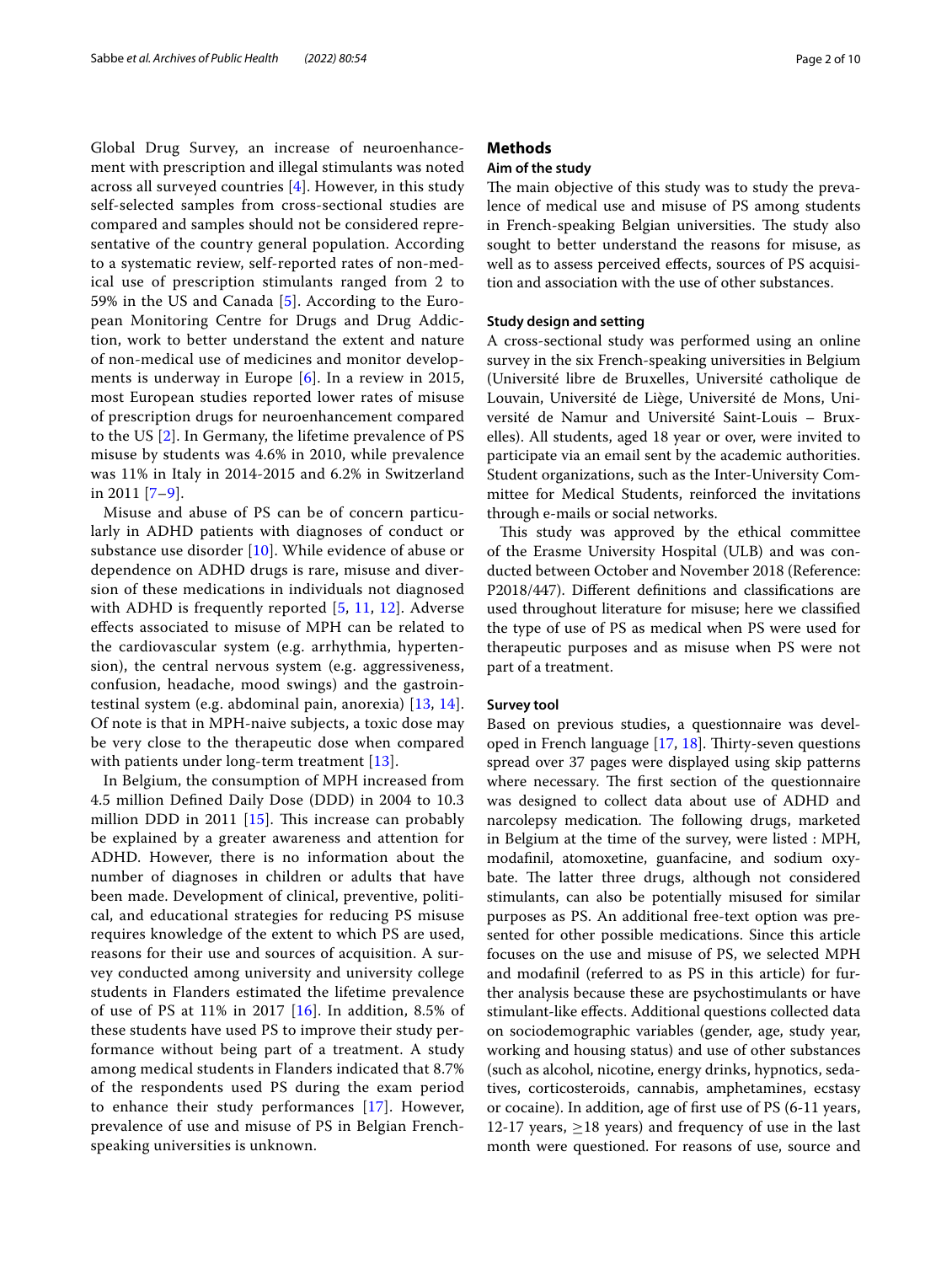perceived effects, multiple answers were possible. The order of response choices was randomized for each respondent. The time required to complete the questionnaire was estimated at less than 15 min. The questionnaire was preceded by a cover letter inviting students to participate, stating that participation was voluntary, guaranteeing the confdentiality and anonymity of the data, and describing the main purpose of the survey.

SurveyMonkey was used to host the questionnaire and to collect responses [\[19](#page-8-17)]. Personal data and IP addresses were not collected. Informed consent was given by voluntary completion of the questionnaire. Multiple responses from the same device were not allowed. Response editing was allowed, so respondents could modify their answers until they had completed the questionnaire. Two reminders were implemented to increase the potential response rate. No fnancial incentives were proposed.

#### **Sample size**

The total number of students enrolled in Belgian Frenchspeaking universities was 88 783 for the academic year 2013-2014; this fgure was used as the reference population as this was the most recent one available at the time of the survey [[20\]](#page-8-18). A recent survey in Flanders obtained a response rate of 14%, with considerable variation between the institutions [[16\]](#page-8-14). We have conservatively assumed that the expected response rate would be about half that obtained in the above-mentioned survey (between 5% and 7%). It was therefore expected that the number of respondents would be between 4 500 and 6 000. Assuming a prevalence of use of 10% (based on the survey in Flanders in 2017  $[16]$ , the margin of error is about 0.6% points: this was considered as an appropriate level of precision.

### **Data analysis**

The response rate was calculated by dividing the number of respondents (subjects who answered to the frst question) by the reference population. The completeness rate was calculated by dividing the number of respondents who answered all questions except the last open-ended question by the total number of respondents.

The sociodemographic characteristics of the study population were summarized, overall and by type of use. The age distribution was described using descriptive statistics, while categorical variables were summarized with frequencies and proportions (expressed as percentages). The 95% confidence intervals (95% CI) associated with the proportions were calculated using the Clopper-Pearson method.

Lifetime prevalence of use was estimated as the proportion of the study population who responded to have used PS at some point in time, and was calculated overall, by type of use and specifc drug. In addition, the past-year prevalence of use (i.e., in the past 12 months) was also estimated. To better characterize the profle of misusers, proportions were calculated by age of onset (6-11 years, 12-17 years,  $\geq$ 18 years), reason, source, and perceived efects. All the responses (from fully and partially completed questionnaires) were included in the data analysis. Partial respondents were not included in the calculations of the proportions of unanswered questions. Missing values were not imputed.

Potential associations between the use of PS and student characteristics were explored. Categorical variables were reclassifed as follows: (1) gender: male or female (2) school year: 1st year bachelor or other year, (3) working status: yes (including vacation job) or no, (4) housing status: alone, fat sharing, with parents/family (5) feld of study: medicine or other, and (6) use of commonly misused/abused substances:  $\leq 1$ /month or >1/month. Age was modelled as a continuous variable. First, potential predictors of PS use and misuse were selected with the GLMSELECT SAS procedure (using stepwise selection with 5-fold cross-validation as choose criterion). A multinomial logistic regression model was then ftted to explore the relationships between the selected potential predictors and type of use of PS (non-use, medical use, misuse). Non-users was the category chosen as the reference. Multivariable odds ratios and associated 95% profle-likelihood CIs were calculated.

# **Results**

# **Sample description**

A total of 12 144 subjects responded to the survey. The response rate was estimated at approximately 14% (12 144/88 783). A total of 514 subjects were excluded from the analysis: 504 subjects older than 30 years, 9 younger than 18 years and 1 subject due to highly inconsistent and incomplete answers. The final analysis dataset consisted of 11 630 subjects. The completeness rate was estimated at 90% (10 518/11 630).

Socio-demographic characteristics of the respondents are summarized in Table [1](#page-3-0). In the study population, 65.5% were females, 34.0% were males, and the median age was 21 years.

# **Prevalence and reasons of (mis)use**

A total of 803 subjects reported having used PS giving a lifetime prevalence of PS use of 6.9% (95% CI 6.5%-7.4%). Males were more likely to be PS users than females (9.6% vs. 4.9%). Past-year use was reported by 638 subjects giving a prevalence estimate of 5.5% (95%CI 5.1-5.9%).

Among PS users, 277 (34.7%, 95% CI 31.4%-38.1%) were classifed as medical users and 522 (65.3%, 95%CI  $62.0 - 68.6\%$ ) as misusers. The prevalence of lifetime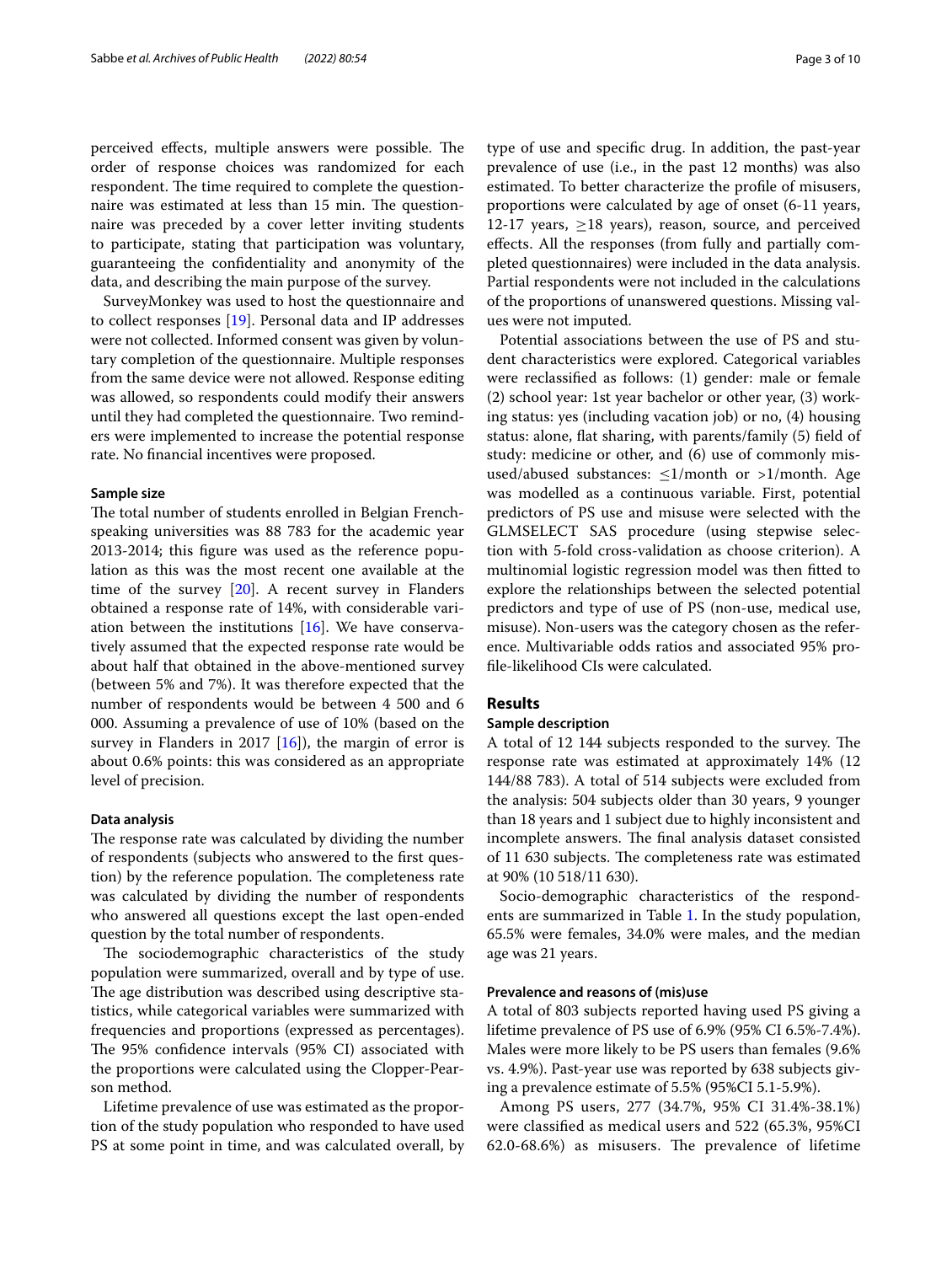| Characteristic                                                                      | <b>Users</b><br>$N = 803$                                                                              | No users<br>$N=10827$                                                                                          | Overall<br>$N = 11630$                                                                                       |
|-------------------------------------------------------------------------------------|--------------------------------------------------------------------------------------------------------|----------------------------------------------------------------------------------------------------------------|--------------------------------------------------------------------------------------------------------------|
| Age (years)<br>n.<br>Mean (SD)<br>Median (Q1-Q3)                                    | 729<br>22.4(2.9)<br>$22(20-24)$                                                                        | 10 3 6 3<br>21.1(2.8)<br>$21(19-23)$                                                                           | 11,092<br>21.2(2.8)<br>$21(19-23)$                                                                           |
| Gender<br>n<br>Female<br>Male<br>Other                                              | 732<br>360 (49.2, 45.6-52.8)<br>363 (49.6, 46.0-52.2)<br>$9(1.2, 0.6 - 2.3)$                           | 10401<br>6 932 (66.6, 65.7-67.6)<br>3 420 (32.9, 32.0-33.8)<br>49 (0.5, 0.3-0.6)                               | 11 1 3 3<br>7 292 (65.5, 64.6-66.3))<br>3 783 (34.0, 33.1-34.9)<br>58 (0.5, 0.4-0.7)                         |
| School year<br>n<br>Bachelor (1st year)<br>Bachelor (other)<br>Master               | 715<br>160 (22.4, 19.4-25.6)<br>237 (33.1, 29.7-36.7)<br>318 (44.5, 40.8-48.2)                         | 10 199<br>3 319 (32.5, 31.6-33.5)<br>3 139 (30.8, 29.9-31.7)<br>3 741 (36.7, 35.7-37.6)                        | 10914<br>3 479 (31.9, 31.0-32.8)<br>3 376 (30.9, 30.1-31.8)<br>4 059 (37.2, 36.3-38.1)                       |
| Working status<br>No job<br>Vacation job<br>Job < 20 h/week<br>$Job \geq 20$ h/week | 716<br>286 (39.9, 36.3-43.6)<br>144 (20.1, 17.2-23.2)<br>191 (26.7, 23.5-30.1)<br>95 (13.3, 10.9-16.0) | 10 16 1<br>4 630 (45.6, 44.6-46.5)<br>2 718 (26.7, 25.9-27.6)<br>2 152 (21.2, 20.4-22.0)<br>661 (6.5, 6.0-7.0) | 10877<br>4 916 (45.2, 44.3-46.1)<br>2 862 (26.3, 25.5-27.2)<br>2 343 (21.5, 20.8-22.3)<br>756 (7.0, 6.5-7.4) |
| Housing status<br>n<br>With parents/family<br>Flat sharing<br>Alone<br>Other        | 713<br>331 (46.4, 42.8-50.1)<br>214 (30.0, 26.7-33.6)<br>150 (21.0, 18.1-24.2)<br>$18(2.5, 1.5-4.0)$   | 10 132<br>5 529 (51.6, 50.6-52.6)<br>3 007 (29.7, 28.8-60.6)<br>1 619 (16.0, 15.3-16.7)<br>277 (2.7, 2.4-3.1)  | 10845<br>5 560 (51.3, 50.3-52.2)<br>3 221 (29.7, 28.8-30.6)<br>1769 (16.3, 15.6-17.0)<br>295 (2.7, 2.4-3.0)  |

<span id="page-3-0"></span>**Table 1** Socio-demographic characteristics overall and by use of prescription stimulants, survey in French-speaking universities, Belgium, 2018

Descriptive statistics for age, n (%, 95%CI) for categorical variables

misuse in the overall study population was 4.5% (95%CI 4.1-4.9%). Among medical users, 26 subjects (9.5%, 95%CI 6.2-13.6%) reported to have used PS also for other purposes. Of the PS users, 763 subjects (95.0%) and 81 subjects (10.1%) reported using MPH and modafnil, respectively. Other reported drugs were: atomoxetine ( $n=38$ ), oxybate ( $n=34$ ) and guanfacine (n=30). Sixty subjects reported use of other drugs, including 12 subjects who reported using amphetamines or dextroamphetamine.

The prevalence of PS use was higher among those who responded only partially to the questionnaire (13.8%, 95%CI 12.0-15.9%) compared to those who responded to all questions (6.1%, 95%CI 5.6-6.6%).

The majority of the medical users reported using PS for the treatment of attention disorder (n=238, 85.9%, 95% CI 81.3%-89.8%). Hyperactivity and narcolepsy were reported by 109 (39.3%, 95% CI 33.6%-45.1%) and 24 subjects (8.7%, 95% CI 5.6%-12.6%), respectively. Some other indications cited included autism, dyslexia, depression, epilepsy, hypersomnia, psychosis, post-traumatic stress disorder, anxiety disorders and sleep disorders. Among misusers, the most common reasons were to concentrate when studying and to stay awake and study longer (Table [2](#page-3-1)).

<span id="page-3-1"></span>**Table 2** Reasons for using prescription stimulants for purposes other than treatment, survey in French-speaking universities, Belgium, 2018

| Reasons                             | n (%)<br>$(N = 544)$ | 95%<br>Clopper-<br><b>Pearson CI</b> |
|-------------------------------------|----------------------|--------------------------------------|
| To concentrate when studying        | 414 (76.1)           | 72.3-79.7                            |
| To stay awake and study longer      | 276 (50.7)           | $46.5 - 55.0$                        |
| To improve intellectual performance | 256 (47.1)           | 42.9-51.3                            |
| To better memorize the courses      | 240 (44.1)           | 39.9-48.4                            |
| To try                              | 116(21.3)            | 18.0-25.0                            |
| To party                            | 42(7.7)              | $5.6 - 10.3$                         |
| To disconnect from reality          | 27(5.0)              | $3.3 - 7.1$                          |
| To lose weight                      | 27(5.0)              | $3.3 - 7.1$                          |
| To improve sport performance        | 18(3.3)              | $2.0 - 5.2$                          |
| To do like others                   | 8(1.5)               | $0.6 - 2.9$                          |
| Other                               | 36(6.6)              | $4.7 - 9.0$                          |

Only 25 medical users reported reasons other than treatment for use of prescription stimulants

### **Patterns of timing and age of frst‑use**

Regular use (i.e., at least 1x/week) was common during the examination/revision period for both medical users  $(n=204, 82.0%)$  and misusers  $(n=274, 56.5%)$ . Regular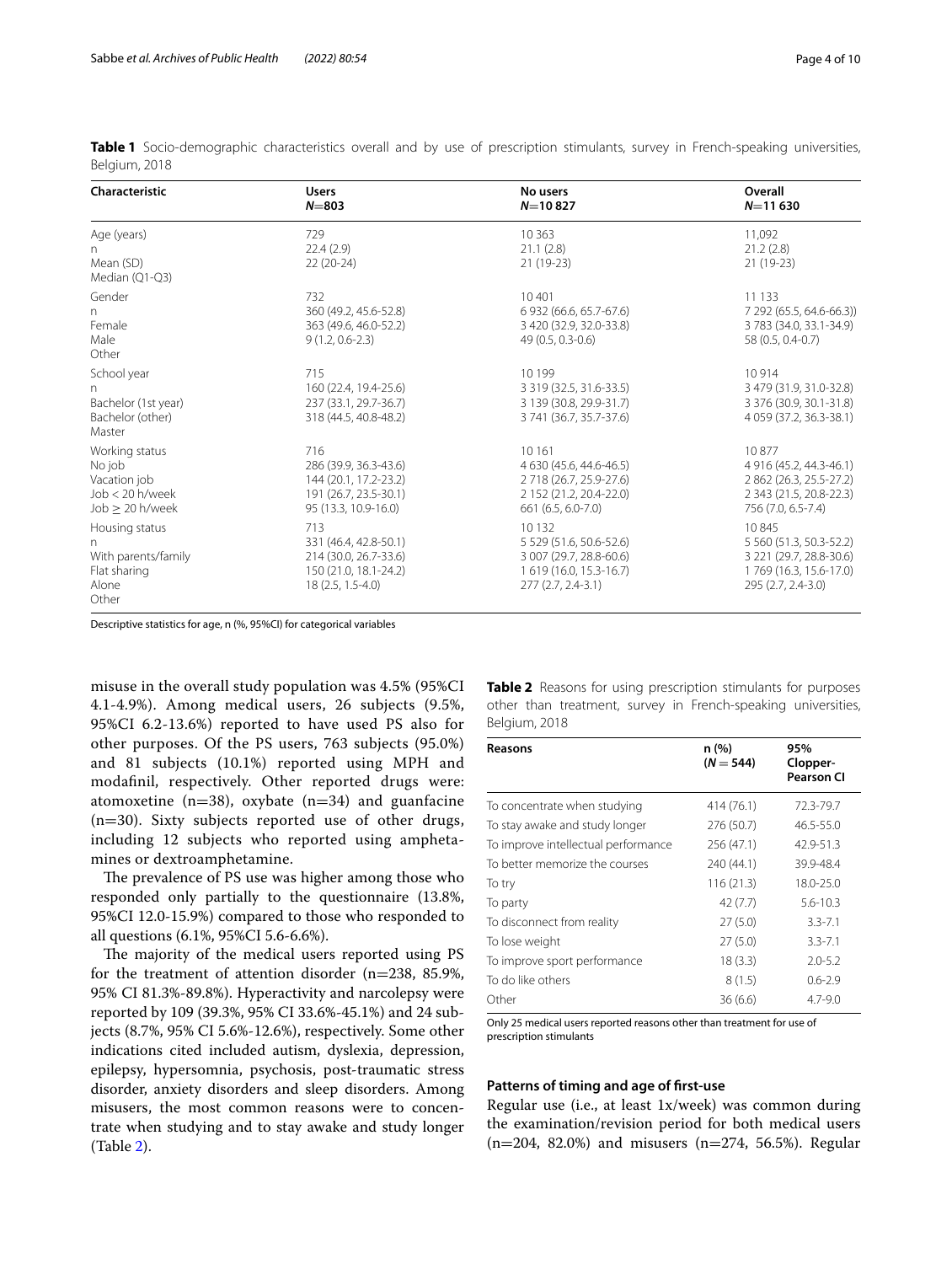use during the year was more common for medical users  $(n=150, 59.1\%)$ , compared to misusers  $(n=37, 8.6\%).$ 

The majority of misusers started using PS from the age of 18 years or older (n=420, 82.5%), whereas the majority of medical users started before the age 18 (n=181, 66.5%).

#### **Sources and routes of administration**

The vast majority of medical users rely on health care professionals. On the other hand, misusers obtained the drugs mainly from the student community or from a general practitioner (GP) (Table [3](#page-4-0)).

The oral route was by far the most frequently reported (*n*=742, 98.7%). Nasal administration was more commonly reported in misusers (*n*=52, 10.6%) compared to medical users (*n*=3, 1.1%). Inhalation (*n*=19, 2.5%) and injection (*n*=11, 1.5%) were reported rarely

#### **Perceived efects**

A total of 425 subjects among 765 users (55.6%, 95% CI 52.0%-59.1%) reported having experienced adverse events (AEs) after using PS. Over half of the respondents reported having sufered from sleep disorders (*n*=245, 57.6%). Other commonly reported AEs were palpitations (*n*=201, 47.3%) and emotional instability (*n*=189, 44.5%).

A total of 650 subjects among 760 users (85.5%, 95%CI 82.8-88.0%) reported having experienced positive efects after using PS. The vast majority of the respondents reported an improvement in concentration (*n*=595, 91.5%). Other frequently reported positive efects were related to the ability to stay awake (*n*=317, 48.8%), motivation to study (*n*=320, 49.2%), increased energy (*n*=296, 45.5%) or improved academic performance (*n*=303, 46.6%). See Tables [4](#page-4-1) and [5](#page-5-0) for a comparison of perceived efects between misusers and medical users.

<span id="page-4-1"></span>

|               | Table 4 Perceived negative effects associated with the use of    |  |  |  |
|---------------|------------------------------------------------------------------|--|--|--|
|               | prescription stimulants, survey in French-speaking universities, |  |  |  |
| Belgium, 2018 |                                                                  |  |  |  |

| Negative<br>effects             | <b>Medical users</b><br>$(N=180)$ |                    | Misusers $(N=245)$ |              | p-value <sup>b</sup> |  |
|---------------------------------|-----------------------------------|--------------------|--------------------|--------------|----------------------|--|
|                                 | n (%)                             | 95%Cl <sup>+</sup> | n (%)              | 95% $Cla$    |                      |  |
| Sleep disorders                 | 103 (57.2)                        | 49.6-64.6          | 142 (58.0)         | 51.5-64.2    | 0.9                  |  |
| Palpitations                    | 70 (38.9)                         | 31.7-46.4          | 131 (53.8)         | 47.0-59.8    | 0.003                |  |
| <b>Emotional</b><br>instability | 84 (46.7)                         | 39.2-54.2          | 105 (42.9)         | 36.6-49.3    | 0.4                  |  |
| Agitation                       | 47 (26.1)                         | 19.9-33.2          | 93 (38.0)          | 31.9-44.4    | 0.01                 |  |
| Aggressiveness                  | 54 (30.0)                         | 23.4-37.3          | 71 (29.0)          | 23.4-35.1    | 0.8                  |  |
| Headaches                       | 33 (18.3)                         | 13.0-24.8          | 73 (29.8)          | 24.1-35.9    | 0.007                |  |
| Depression                      | 62 (34.4)                         | 27.5-41.9          | 57 (23.3)          | 18.1-29.1    | 0.01                 |  |
| Nausea                          | 47 (26.1)                         | 19.9-33.2          | 40 (16.3)          | 11.9-21.6    | 0.01                 |  |
| Anorexia                        | 51(28.3)                          | 21.8-35.5          | 39 (15.9)          | 11.6-21.1    | 0.002                |  |
| Suicidal<br>thoughts            | 26(14.4)                          | $9.7 - 20.4$       | 27(11.0)           | $7.4 - 15.6$ | 0.3                  |  |
| Hallucinations                  | 9(5.0)                            | $2.3 - 9.3$        | 12(4.9)            | $2.6 - 8.4$  | >0.9                 |  |
| Other                           | 33 (18.3)                         | 13.0-24.8          | 28 (11.4)          | $7.7 - 16.1$ | 0.04                 |  |

a 95%CI: Clopper-Pearson confidence interval

**b** Chi-square test

#### **Predictors of PS use**

In general, the logistic regression models showed a similar pattern of associations between predictors and use of PS (for both medical use and misuse vs. non-use). Users of PS were more likely to be older, male, and to be users of other substances. (Table [6\)](#page-5-1).

# **Discussion**

# **Prevalence and reasons of (mis)use**

This is the first survey estimating the prevalence of PS use among students at French-speaking universities in

<span id="page-4-0"></span>**Table 3** Sources for obtaining prescription stimulants for medical use and misuse, survey in French-speaking universities, Belgium, 2018

| Source                        | Medical users $(N=277)$ |               |            | Misusers $(N=522)$ |                   |
|-------------------------------|-------------------------|---------------|------------|--------------------|-------------------|
|                               | n(%)                    | 95%CI)        | n(%)       | 95%CI              |                   |
| Peers (student community)     | 6(2.3)                  | $0.9 - 5.0$   | 199 (41.5) | 37.0-45.9          | < 0.0001          |
| General practitioner          | 99 (38.1)               | $32.1 - 44.0$ | 113(23.5)  | 19.8-27.6          | < 0.0001          |
| Friends / acquaintances       | 7(2.7)                  | $1.1 - 5.5$   | 75 (15.6)  | 12.5-19.2          | < 0.0001          |
| Sibling / other family member | 6(2.3)                  | $0.9 - 5.0$   | 57 (11.9)  | $9.1 - 15.1$       | < 0.0001          |
| Parents                       | 9(3.5)                  | $1.6 - 6.5$   | 50(10.4)   | $7.8 - 13.5$       | 0.0009            |
| Internet                      | 3(1.2)                  | $0.2 - 3.3$   | 45 (9.4)   | $6.9 - 12.3$       | < 0.0001          |
| Neurologist / psychiatrist    | 220 (84.6)              | 79.6-88.8     | 39(8.1)    | 5.8-10.9           | < 0.0001          |
| Theft (drug/prescription)     | 3(1.2)                  | $0.2 - 3.3$   | 7(1.5)     | $0.6 - 3.0$        | 1.00 <sup>b</sup> |
| Other                         | 6(2.3)                  | $0.9 - 5.0$   | 19(4.0)    | $2.4 - 6.1$        | 0.2               |

95%CI: Clopper-Pearson confdence interval

<sup>a</sup> Chi-square test, <sup>b</sup> Fisher's exact test (25% of the cells have expected counts less than 5)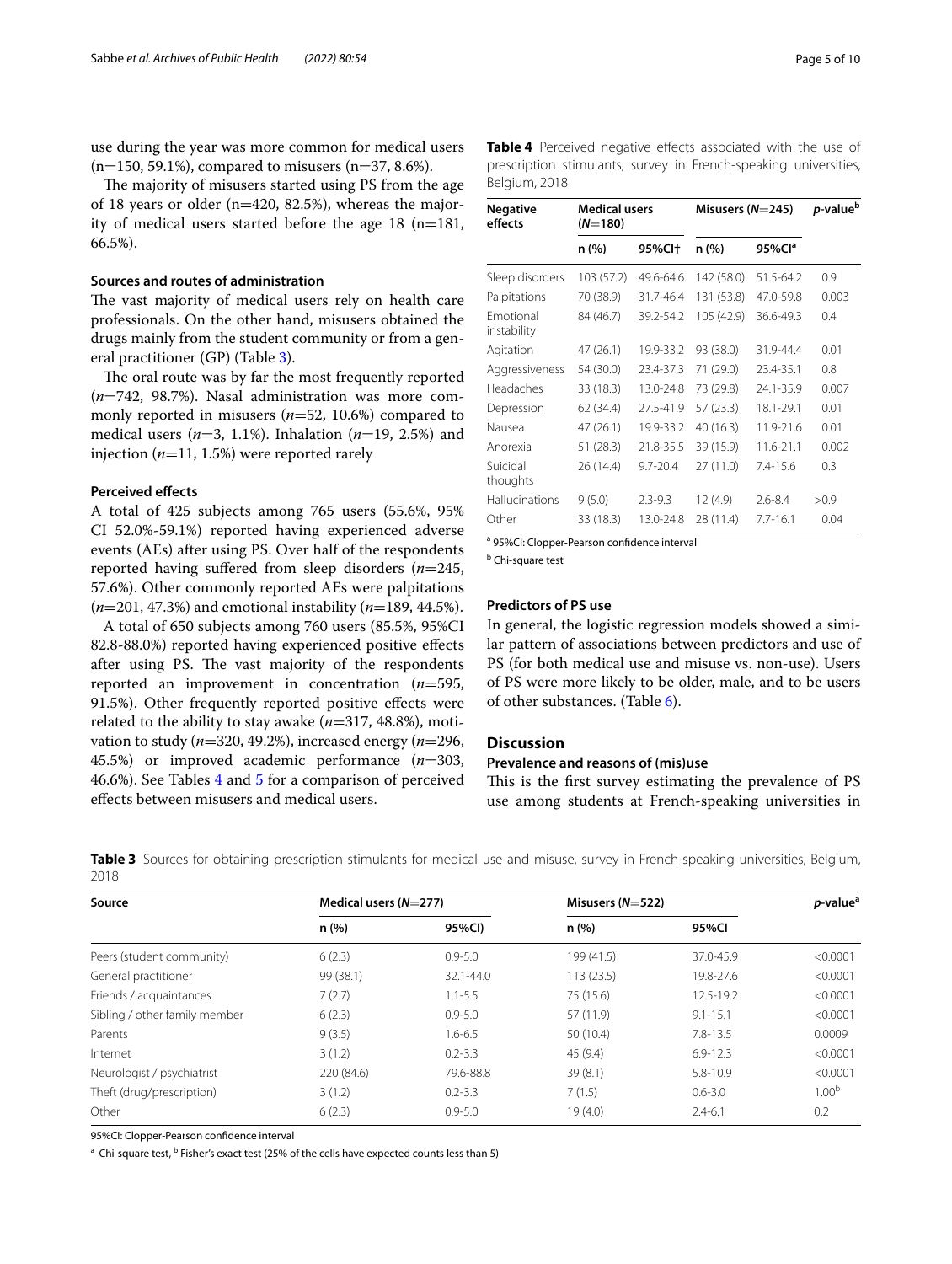<span id="page-5-0"></span>

|      | Table 5 Perceived positive effects associated with the use of prescription stimulants, survey in French-speaking universities, Belgium, |  |  |
|------|-----------------------------------------------------------------------------------------------------------------------------------------|--|--|
| 2018 |                                                                                                                                         |  |  |

| <b>Positive effects</b>   | Medical users $(N=254)$ |                        | Misusers $(N=441)$ | <i>p</i> -value <sup>b</sup> |          |
|---------------------------|-------------------------|------------------------|--------------------|------------------------------|----------|
|                           | n(%)                    | $95\%$ Cl <sup>a</sup> | n(%)               | 95%Cl <sup>+</sup>           |          |
| Improved concentration    | 231 (95.9)              | 92.5-98.0              | 364 (89.0)         | 85.6-91.9                    | 0.002    |
| Stay awake / study longer | 82 (34.0)               | 28.1-40.4              | 235 (57.5)         | 52.5-62.3                    | < 0.0001 |
| Motivation to study       | 115(47.7)               | $41.3 - 54.2$          | 205 (50.1)         | 45.3-55.0                    | 0.6      |
| More energy               | 92 (38.2)               | 32.0-44.6              | 204 (49.9)         | 45.0-54.7                    | 0.004    |
| Improved results          | 133 (55.2)              | 48.7-61.6              | 170(41.6)          | 36.7-46.5                    | 0.0008   |
| Sport performance         | 16(6.6)                 | $3.8 - 10.5$           | 14(3.4)            | $1.9 - 5.7$                  | 0.06     |
| Other                     | 44 (17.4)               | 12.3-22.6              | 46 (10.6)          | $7.8 - 13.8$                 | 0.01     |

<sup>a</sup> 95%CI: Clopper-Pearson confidence interval

<sup>b</sup> Chi-square test

<span id="page-5-1"></span>**Table 6** Association between use of stimulants, sociodemographics and other substances, survey in Frenchspeaking universities, Belgium, 2018

| Covariate                         | $(N=241)$<br>810) | Medical users<br>vs. No users (N=9 | 810) | Misusers $(N=410)$<br>vs. No users (N=9 |  |
|-----------------------------------|-------------------|------------------------------------|------|-----------------------------------------|--|
|                                   | ΟR                | % (95%CI)                          | ΟR   | % (95%CI)                               |  |
| Age (years)                       | 1.11              | $1.06 - 1.16^c$                    | 1.19 | $1.15 - 1.24^c$                         |  |
| Gender <sup>a</sup>               | 1.83              | $1.43 - 2.42$ <sup>c</sup>         | 1.87 | $1.52 - 2.32^c$                         |  |
| Nicotine <sup>b</sup>             | 1.48              | $1.04 - 2.07$ <sup>c</sup>         | 2.29 | $1.78 - 2.92^c$                         |  |
| Energy drinks <sup>b</sup>        | 1 1 1             | $0.81 - 1.50$                      | 2.22 | $1.78 - 2.76^c$                         |  |
| Hypnotics, Sedatives <sup>b</sup> | 2.21              | $1.36 - 3.44^c$                    | 2.04 | $1.42 - 2.89$ <sup>c</sup>              |  |
| Corticosteroids <sup>b</sup>      | 4.48              | $2.25 - 8.22$ <sup>c</sup>         | 2.44 | $1.26 - 4.47$ <sup>c</sup>              |  |
| Cannabis <sup>b</sup>             | 1.48              | $0.97 - 2.21$                      | 1.90 | $1.43 - 2.51$ <sup>c</sup>              |  |
| Amphetaminesb                     | 3.35              | 0.83-11.08                         | 2.13 | $0.84 - 5.39$ <sup>c</sup>              |  |
| Ecstasy <sup>b</sup>              | 4.12              | 0.75-17.99                         | 1.93 | $0.70 - 5.18$                           |  |
| Cocaineb                          | 0.28              | $0.03 - 1.55$                      | 4.51 | $2.08 - 9.51$ <sup>c</sup>              |  |

Odds Ratio (OR) and 95% Profle-likelihood confdence interval obtained from a multinomial logistic model

 $^{\text{a}}$  male vs. female, <sup>b</sup>>1month vs.  $\leq$  1 month, <sup>c</sup>OR statistical significant at the 5% level

Belgium. We estimated a lifetime and past-year prevalence of use of 6.9% and 5.5%, respectively, and a lifetime prevalence of misuse of 4.5%. These results are in line with studies of Dutch-speaking university and college students, which reported in 2017 a lifetime prevalence of PS use of 10,5%, a past-year prevalence of 6.5% and a lifetime prevalence of misuse of 8.5% [[16](#page-8-14)]. Previous studies conducted between 2005 and 2013 among college and university students in Flanders did not indicate an increase in PS use over time [\[21\]](#page-8-19). Our fndings are also consistent with estimates from the UK and Ireland, where less than 10% of students reported a lifetime prevalence of PS use for neuroenhancement purposes [[22\]](#page-8-20).

We found that lifetime use was twice as high in males as in females and increased with age, confrming trends observed in other studies [\[2,](#page-8-1) [22](#page-8-20), [23](#page-8-21)]. It should be noted, however, that there is no signifcant gender diference in the diagnosis of ADHD in adulthood, in contrast to childhood when the prevalence is higher in boys [[24\]](#page-8-22).

Among students using PS for medical reasons, attention deficit disorder was the most frequently cited indication. In our study, the primary reasons for PS misuse were academically related, which is consistent with a review study in which academic motivations were cited by 50–89% of students [[5\]](#page-8-4). While in that study the second most commonly cited reason for non-medical use was "to get high", we found that misuse as a party drug was rather limited. Furthermore, while there are cases of ADHD with apparent onset in adulthood, it is likely that many of these cases were not previously diagnosed [[25\]](#page-8-23). It is therefore possible that some students are treating themselves with illicitly acquired PS. Thus, the desire to improve cognitive performance may be a form of selftreatment for undiagnosed ADHD [[26\]](#page-8-24). ADHD is common in adults, with an estimated prevalence of 3.6% in high-income countries [\[27](#page-8-25)] and it is possible that a number of students have ADHD that is not being addressed and face barriers to receiving diagnostic evaluation and treatment. Nevertheless, although students may begin to misuse PS due to poor grades, misuse appears to be negatively associated with academic performance [[28](#page-9-0), [29\]](#page-9-1).

Interestingly, one in ten medical users in our survey also reported use of their PS for purposes other than treatment. ADHD patients may use their PS in greater amounts or longer than prescribed and it is important to determine the extent to which overuse occurs, and the reasons underlying it. Indeed, according to a US survey, up to a quarter of ADHD patients reported overusing their prescribed medication and taking higher doses than prescribed [[30](#page-9-2)]. The authors noted that physicians should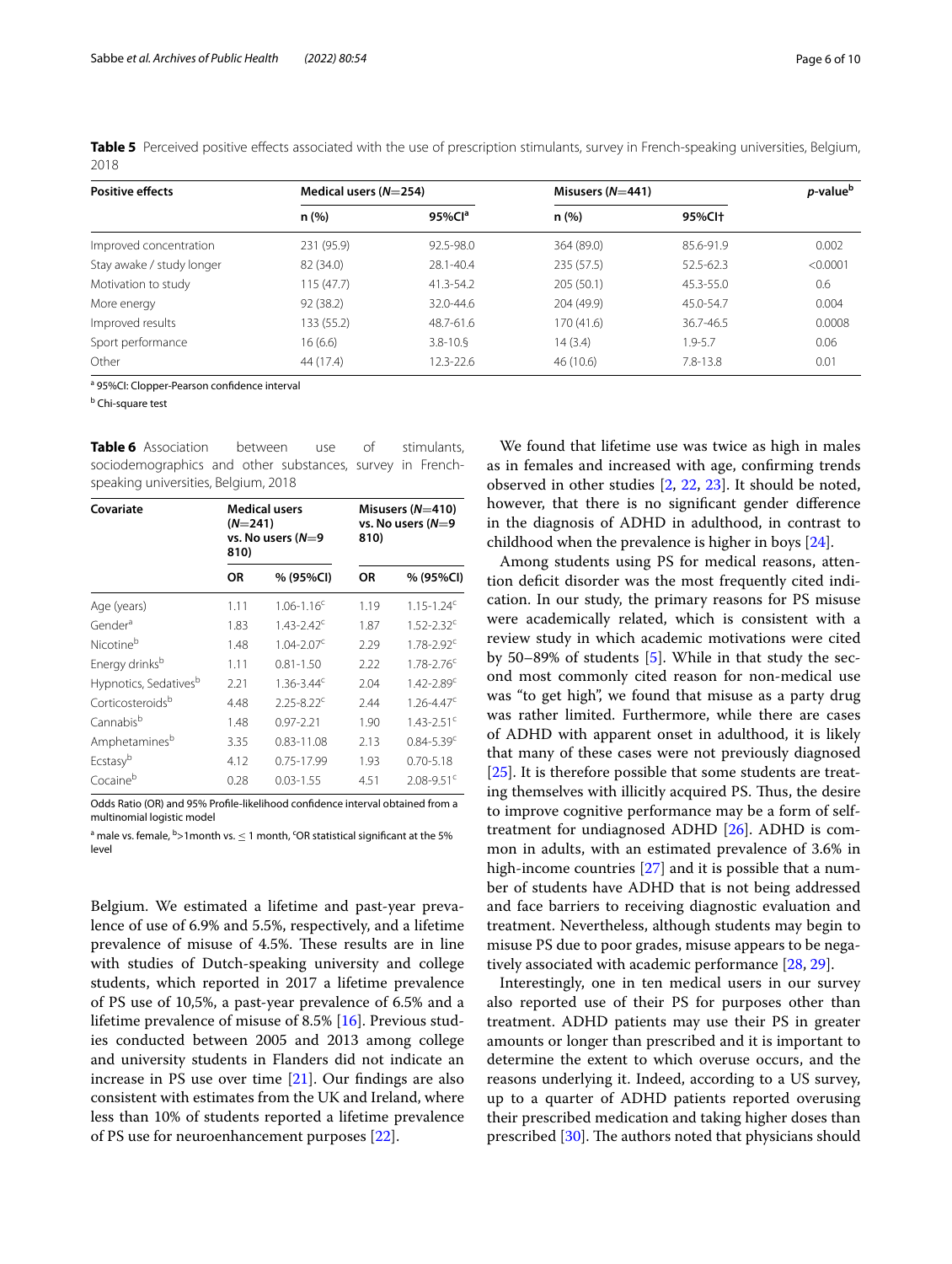be vigilant for possible overuse and/or diversion of PS among ADHD patients attending college.

#### **Patterns of timing and age of frst‑use**

Only a small proportion of misusers used PS at least once a week during the year, while use during internships, parties or sports competitions was even more limited. This pattern of use is similar to other studies conducted in Flanders and in Europe [[2,](#page-8-1) [16](#page-8-14)]. However, attention has to be paid to a minority of misusers who frequently use PS during exam periods, as this may lead to cardiovascular problems or dependence [\[14\]](#page-8-12).

In our study, the age of onset of medical use was evenly distributed across age categories, with one-third starting use after the age of 18. According to a meta-analytic review, the overall prevalence of ADHD was higher in preschool and elementary school sample and then decreased in adolescents and adulthood samples [\[31](#page-9-3)]. We found that, similarly to the Flanders results, most misusers started after the age of 18 years [\[16](#page-8-14)].

# **Sources and routes of administration**

Friends and acquaintances were frequent sources of PS for misuse. This finding suggests that some medically treated patients transfer their medicines to friends or acquaintances and confrms the possibility of access to PS for misuse, either through the possibility of obtaining a prescription for oneself or through social networks [\[2](#page-8-1), [22\]](#page-8-20).

Over one-ffth of misusers reported obtaining these medications through a GP. A survey among GPs in Belgium concluded that subjective norms and attitudes strongly infuence a physician's intention to prescribe MPH for cognitive enhancement [\[32\]](#page-9-4). In particular, GPs who perceived greater social pressure from others in their lives, those with more favourable attitudes, and those who perceived that it is their own choice to prescribe MPH were more likely to show an intention to prescribe MPH to students to improve their academic performance. In France, an increase in doctor shopping behaviour for MPH was observed and estimated to be as high as for other psychoactive drugs like opioids [\[33](#page-9-5)]. Moreover, a European Community pharmacy study reported that MPH had the highest number of falsifed prescriptions, particularly in France, Spain and Belgium [\[34](#page-9-6)]. Health care professionals should be aware of this behaviour and the possibility that patients may feign symptoms to obtain fraudulent prescriptions [[35\]](#page-9-7). One of the recommendations of an expert group in Belgium was that starting and refning medicinal treatment should be done by a (paediatric) psychiatrist and treatment could then be continued under supervision of a GP, with annual checkup by the second-line expert [\[36](#page-9-8)]. An interview-based study investigated the social context of GPs' decisions to prescribe of-label stimulants. Two groups of GPs could be identifed: those who strictly follow medical guidelines and those who, depending on the context, prescribe stimulants according to patients' symptoms and the extent of their needs [[37\]](#page-9-9).

In a US survey, only a small proportion of PS misusers (1.8%) reported obtaining the medication through the internet  $[38]$  $[38]$ . This is in contrast to our study, where almost one in ten misusers obtained stimulating drugs via the internet. In Belgium, prescription-only medicines can only be delivered in a pharmacy and it is illegal to obtain them online [[39\]](#page-9-11). Moreover, these products do not always contain the right active ingredient, the right dosage or the right excipients.

Route of administration was also questioned as previous reports indicate that misuse of PS is mainly by oral and to a lesser extent trough intranasal administration [[40\]](#page-9-12). However, when non-oral use is reported, this has been associated with an increased likelihood of serious, non-alcohol substance use [\[41](#page-9-13)]. While an overwhelming majority of medical users of PS reported oral administration, 10% of misusers reported nasal administration. Although there is little evidence to support this, non-oral routes of administration may increase the risk for serious efects and increase vulnerability to addiction [\[5](#page-8-4), [42\]](#page-9-14).

#### **Perceived efects**

In line with the main reason for using PS, the most reported benefcial efect in our study was improved concentration. This effect was reported more frequently, together with more frequent reports of better academic performance, in medical users. A Cochrane systematic review concluded that in children and adolescents, MPH may improve teacher-reported symptoms of ADHD and general behaviour [\[43](#page-9-15)].

Compared to medical users, the positive efects among misusers were more related to the stimulating efect (e.g. staying awake longer). In Swiss university students, 68% of PS users reported that these substances met their expectations with regard to expected efects on neuroen-hancement [[23](#page-8-21)]. Previous studies have shown that there does not seem to be any academic advantage or beneft associated with misuse of PS [[2,](#page-8-1) [44](#page-9-16)].

Palpitations and agitation tended to be reported more frequently in misusers than in medical users, while anorexia was more reported in medical users. This could be due to the dosage or frequency of use among these diferent type of users.

### **Consumption of other substances**

In our survey, PS users were more likely to use other commonly misused and abused substances such as nicotine,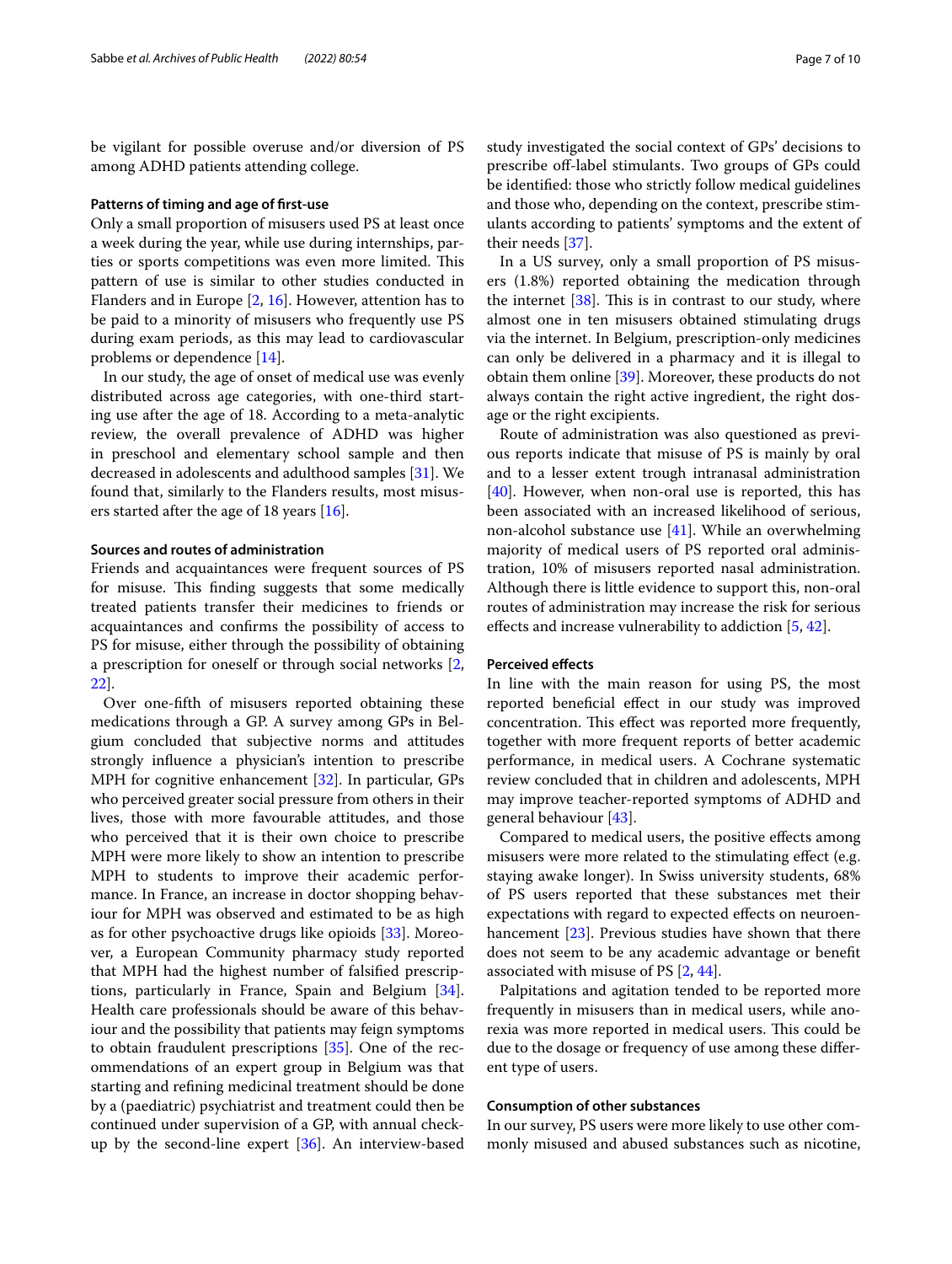hypnotics and sedatives. Studies on neuroenhancement have consistently examined the positive relationship between neuroenhancement and risky health behaviours such as recreational drug use [\[23](#page-8-21)]. In general, students experienced with neuroenhancement were more likely to engage in problematic legal and illegal drug use [\[35](#page-9-7), [45](#page-9-17)]. However, these associations can lead to serious psychological, physical, legal or even fatal complications [[46](#page-9-18)]. A survey of college students in the US found that students who perceived a more academic beneft from nonmedical use of PS and who drank alcohol and used cannabis more frequently were more likely to engage in misuse of PS [[47\]](#page-9-19). Adult ADHD often co-occurs with substance use disorders and is associated with reduced efectiveness of standard treatments. Clinicians face a dilemma when prescribing stimulants in this high-risk population, but close monitoring, the use of long-acting formulations and a commitment of patients to safeguard their medication, can reduce misuse and diversion [[10\]](#page-8-8).

# **Strengths and Limitations**

The study size was large and the mode of survey administration was appropriate for the target population (young, highly educated, access to Internet, regular use of e-mail). Moreover, online surveys may also be less afected by social desirability effects for sensitive questions. Furthermore, the questionnaire was distributed through the academic authorities of the universities, which could also have increased the level of confidence in the survey [[48](#page-9-20)].

An accurate response rate could not be calculated because the actual number of contacted subjects was only roughly estimated. Non-response bias is an important potential source of bias in self-administered questionnaires. In the present study, the efect of bias could act in two opposite directions: an upwards bias (i.e., overestimated prevalence) because the most concerned subjects may participate more actively, and downward bias (i.e., underestimated prevalence) because of social desirability efects, confdentiality concerns and under-representation of the male population.

The prevalence of PS use was negatively correlated with the level of completeness of the questionnaire. Subjects who provided partial responses had high levels of PS use. This finding is difficult to evaluate; participants who completed the questionnaire in full may respond, on average, more conscientiously than those who did not answer all the questions. However, it is also possible that a fatigue/ boredom efect played a role, especially in subjects with some particular characteristics (e.g., more easily distracted). It is also worth noting that the prevalence of PS use was signifcantly higher among students who defned their gender as "other". This could suggest a potential "jokester efect" (i.e. intentionally providing inaccurate responses) [\[49](#page-9-21), [50](#page-9-22)] or the presence of a true profle specifc to this subgroup.

Online surveys are known to select respondents with a particular interest in the topic under study. Previous studies have shown that non-response is usually associated with pathology and that underreporting of problem behaviours is more likely [[51](#page-9-23)]. On the other hand, as participation was voluntary, anonymous, and the survey was web-based, there is less reason to assume that the data collection procedure would lead to socially desirable answers. International students were able to participate to this research, although the survey was only available in French. Students who did not feel comfortable communicating in French were certainly under-represented. This could not be further explored as the questionnaire did not include questions on e.g. country of origin.

# **Conclusions**

This survey was the first to assess the prevalence of medical use and misuse of PS among students at Frenchspeaking universities in Belgium. The results show that the prevalence of use of PS was around 7%. This prevalence is in line with similar studies conducted in Flanders and Europe.

These findings have to be interpreted with caution given the participation rate and the potential for nonresponse bias. This study also confirms that the primary motivation for PS misuse is the desire to improve school performance. However, misuse or motivations might change in the context of the COVID-19 pandemic. According to a longitudinal cohort study in adolescents in the US, a decreased use of alcohol and increased use of nicotine and misuse of prescription drugs was noted during the pandemic [[52](#page-9-24)]. Rates of use were higher among fnancially distressed families and emotionally distressed youth. These findings should be taken into account in future research and potential strategies to mitigate risk of substance use. It may also be benefcial to examine the efectiveness of interventions if and when ofered within academic settings.

#### **Abbreviations**

AE: AdverseEvents; ADHD: Attention-Defcit/HyperactivityDisorder; DDD: DefnedDaily Dose; GP: GeneralPractitioner; MPH: Methylphenidate; PS: PrescriptionStimulants; ULB: UniversitéLibre de Bruxelles; US: UnitedStates.

#### **Acknowledgements**

We would like to thank the universities (Université catholique de Louvain, Université de Liège, Université de Mons, Université de Namur, Université libre de Bruxelles, Université Saint-Louis – Bruxelles) and various partners who contributed to the implementation of the survey and all the students who participated to the survey.

#### **Authors' contributions**

MS: Conceptualization, Methodology, Investigation, Writing - Original Draft. JS: Conceptualization, Methodology, Software, Formal analysis, Data curation,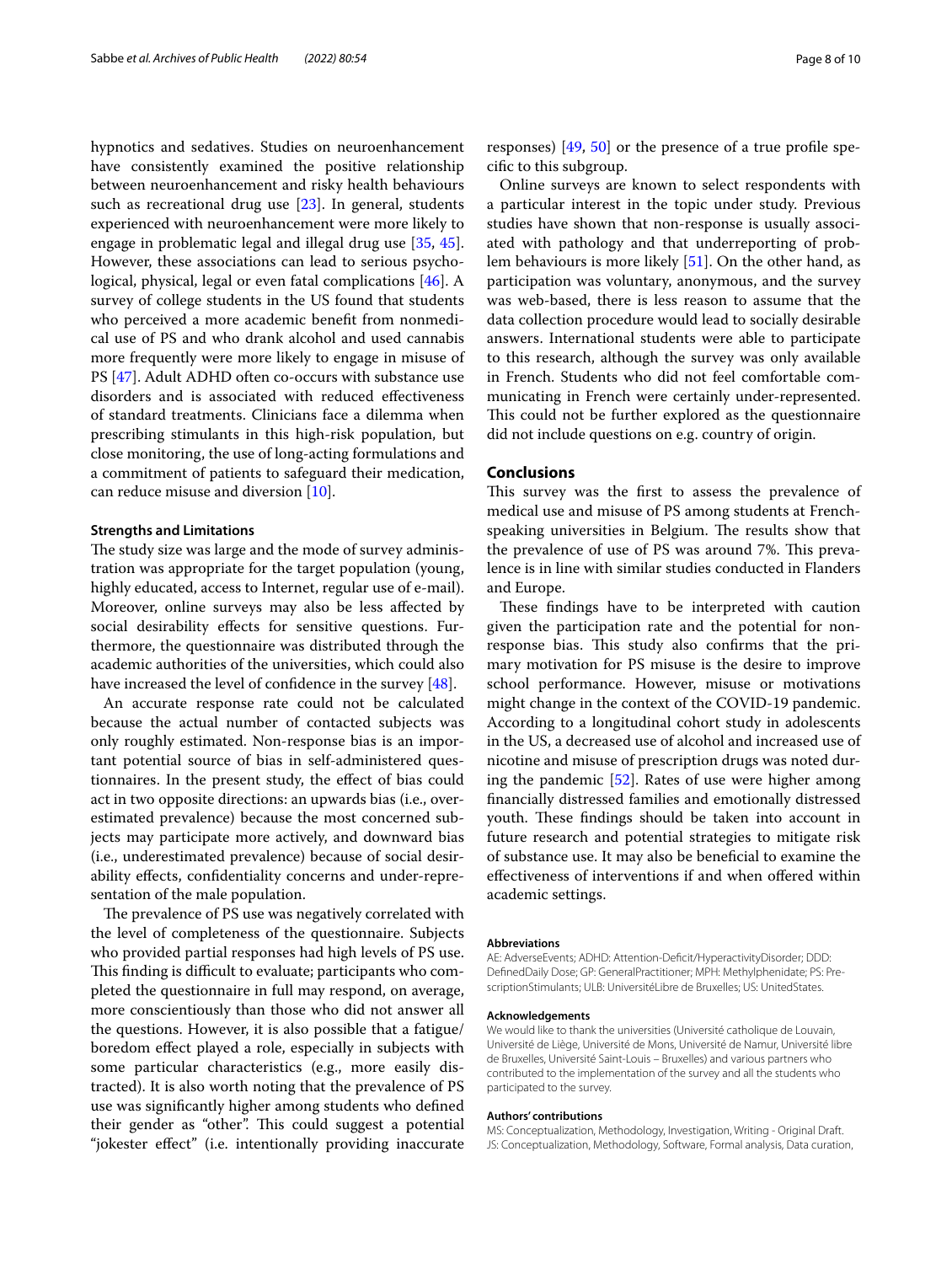Writing- Original Draft. MG: Conceptualization, Methodology, Formal analysis, Investigation, Validation. FW: Conceptualization, Writing-Review & Editing. SDB: Conceptualization, Writing-Review & Editing. PVA: Conceptualization, Writing-Review & Editing. GVH: Conceptualization, Writing-Review & Editing. MD: Conceptualization, Writing-Review & Editing. JH: Conceptualization, Writing-Review & Editing. HM: Conceptualization, Writing-Review & Editing. The author(s) read and approved the fnal manuscript.

#### **Funding**

This research did not receive any specifc grant from funding agencies in the public, commercial, or not-for-proft sector.

# **Availability of data and materials**

The data that support the fndings of this study are available from the corresponding author, MS, upon reasonable request.

# **Declarations**

#### **Ethics approval and consent to participate**

The Ethics Committee at the Erasme University Hospital (ULB) granted ethical approval for the study protocol (Reference: P2018/447). All subjects received written information about the aim of the study and provided written informed consent. All data were analyzed anonymously. The authors have no ethical conficts to disclose.

#### **Consent for publication**

Not applicable.

#### **Competing interests**

The authors have no conficts of interest to declare.

#### **Author details**

<sup>1</sup> Scientific Directorate of Epidemiology and public health - Sciensano, Brussels, Belgium. <sup>2</sup>DG Post authorisation - Federal Agency for Medicines and Health Products, Brussels, Belgium. <sup>3</sup>Unit of Pharmacology, Pharmacotherapy and Pharmaceutical Care, Faculty of Pharmacy, Université libre de Bruxelles, Brussels, Belgium. 4 Department of Sociology, University of Antwerp, Antwerp, Belgium. <sup>5</sup>RD3-Pharmacognosy, Bioanalysis and Drug Discovery-Faculty of Pharmacy, Université libre de Bruxelles, Brussels, Belgium. <sup>6</sup>Unit of Epidemiology and Social Medicine, University of Antwerp, Antwerp, Belgium. <sup>7</sup> Faculty of Medicine, Université de Namur, Namur, Belgium. <sup>8</sup> Department of Biomedical Sciences, Namur Research Institute for Life Sciences, University of Namur, Namur, Belgium.

# Received: 15 October 2021 Accepted: 5 February 2022 Published online: 16 February 2022

#### **References**

- <span id="page-8-0"></span>1. Boesen K, Saiz LC, Erviti J, Storebø OJ, Gluud C, Gøtzsche PC, et al. The Cochrane Collaboration withdraws a review on methylphenidate for adults with attention deficit hyperactivity disorder. Evid Based Med. 2017 Aug;22(4):143–7.
- <span id="page-8-1"></span>2. Maier LJ, Schaub MP. The use of prescription drugs and drugs of abuse for neuroenhancement in Europe: Not widespread but a reality. Eur Psychol. 2015;20(3):155–66.
- <span id="page-8-2"></span>3. Repantis D, Schlattmann P, Laisney O, Heuser I. Modafnil and methylphenidate for neuroenhancement in healthy individuals: A systematic review. Pharmacol Res. 2010;62(3):187–206.
- <span id="page-8-3"></span>4. Maier LJ, Ferris JA, Winstock AR. Pharmacological cognitive enhancement among non-ADHD individuals—A cross-sectional study in 15 countries. Int J Drug Policy; 2018;58:104–12. Available from: [https://doi.org/10.](https://doi.org/10.1016/j.drugpo.2018.05.009) [1016/j.drugpo.2018.05.009.](https://doi.org/10.1016/j.drugpo.2018.05.009)
- <span id="page-8-4"></span>5. Faraone SV, Rostain AL, Montano CB, Mason O, Antshel KM, Newcorn JH. Systematic Review: Nonmedical Use of Prescription. J Am Acad Child Adolesc Psychiatry; 2020;59(1):100–12. Available from: [https://doi.org/10.](https://doi.org/10.1016/j.jaac.2019.06.012) [1016/j.jaac.2019.06.012](https://doi.org/10.1016/j.jaac.2019.06.012).
- <span id="page-8-5"></span>6. Non-medical use. of medicines: health and social responses | www. emcdda.europa.eu [Internet]. [cited 2022 Jan 27]. Available from: [https://](https://www.emcdda.europa.eu/publications/mini-guides/non-medical-use-of-medicines-health-and-social-responses_en)
- <span id="page-8-6"></span>7. Sattler S, Wiegel C. Cognitive Test Anxiety and Cognitive Enhancement: The Infuence of Students ' Worries on Their Use of Performance-Enhancing Drugs of students ' worries on their use of performance-enhancing drugs. Subst Use Misuse. 2013;48(3):220–32.
- 8. Ott R, Biller-Andorno N. Neuroenhancement among Swiss Students A Comparison of Users and Non-Users. Pharmacopsychiatry. 2014;47:22–8.
- <span id="page-8-7"></span>Majori S, Gazzani D, Pilati S, Paiano J, Sannino A, Ferrari S, et al. Brain doping: stimulants use and misuse among a sample of Italian college students. J Prev Med Hyg. 2017;58(2):E130–40.
- <span id="page-8-8"></span>10. Crunelle CL, Van Den Brink W, Moggi F, Konstenius M, Franck J, Levin FR, et al. International Consensus Statement on Screening, Diagnosis and Treatment of Substance Use Disorder Patients with Comorbid Attention Defcit/Hyperactivity Disorder. Eur Addict Res. 2018;24(1):43–51.
- <span id="page-8-9"></span>11. Kollins SH. Abuse liability of medications used to treat attention-deficit/ hyperactivity disorder (ADHD). Am J Addict. 2007;16(SUPPL. 1):35–44.
- <span id="page-8-10"></span>12. Kaye S, Darke S. The diversion and misuse of pharmaceutical stimulants: What do we know and why should we care? Addiction. 2012;107(3):467–77.
- <span id="page-8-11"></span>13. Freese L, Signor L, Machado C, Ferigolo M, Barros HMT. Non-medical use of methylphenidate: a review. Trends Psychiatry Psychother. 2012;34(2):110–5.
- <span id="page-8-12"></span>14. Trenque T, Herlem E, Abou Taam M, Drame M. Methylphenidate off-label use and safety. Springerplus. 2014;3(1):1–8.
- <span id="page-8-13"></span>15. Superior Health Council. Advice of the Superior Health Council nr. 8846. Good clinical practice for the diagnosis and treatment of ADHD for children, young people and adults. [Internet]. Brussels, Belgium: Superior Health Council; 2013. Available from: [https://www.health.belgium.be/nl/](https://www.health.belgium.be/nl/advies-8846-adhd) [advies-8846-adhd](https://www.health.belgium.be/nl/advies-8846-adhd).
- <span id="page-8-14"></span>16. Van Damme J, Thienpondt A, Rosiers J, De Bruyn S, Soyez V, Sisk M, Van Hal G. In hogere sferen?, volume 4: een onderzoek naar het middelengebruik bij vlaamse studenten. Brussel: Vereniging voor Alcohol- en andere Drugproblemen (VAD). Brussel; 2018. 194 p. Available from: [https://www.](https://www.vad.be/catalogus/detail/in-hogere-sferen-volume-4) [vad.be/catalogus/detail/in-hogere-sferen-volume-4.](https://www.vad.be/catalogus/detail/in-hogere-sferen-volume-4)
- <span id="page-8-15"></span>17. De Bruyn S, Wouters E, Ponnet K, Van Hal G. Popping smart pills in medical school: Are competition and stress associated with the misuse of prescription stimulants among students? Subst Use Misuse; 2019;54(7):1191–202. Available from: [https://doi.org/10.1080/10826084.](https://doi.org/10.1080/10826084.2019.1572190) [2019.1572190](https://doi.org/10.1080/10826084.2019.1572190).
- <span id="page-8-16"></span>18. Fond G, Gavaret M, Vidal C, Brunel L, Riveline JP, Micoulaud-Franchi JA, et al. (Mis)use of prescribed stimulants in the medical student community: Motives and behaviors a population-based cross-sectional study. Med (United States). 2016;95(16):1–8.
- <span id="page-8-17"></span>19. SurveyMonkey Inc. [Internet]. San Mateo, California, USA. [cited 2019 Nov 19]. Available from: www.surveymonkey.com.
- <span id="page-8-18"></span>20. Conseil des recteurs des institutions universitaires de la Fédération Wallonie-Bruxelles (CRef ). Annuaire Statistique 2014 (Statistical yearbook 2014) [Internet]. 2014 [cited 2019 Aug 2]. Available from: [http://www.cref.](http://www.cref.be/annuaires/2014/tab_1-1-1.pdf) [be/annuaires/2014/tab\\_1-1-1.pdf](http://www.cref.be/annuaires/2014/tab_1-1-1.pdf).
- <span id="page-8-19"></span>21. Rosiers J, Van Hal G. Stimulant medication use among Flemish students: results from an exploring secondary data analysis1965-2005. Arch Public Heal. 2012;67(4):169–78.
- <span id="page-8-20"></span>22. Singh I, Bard I, Jackson J. Robust resilience and substantial interest: A survey of pharmacological cognitive enhancement among university students in the UK and Ireland. PLoS One. 2014;9(10).
- <span id="page-8-21"></span>23. Maier LJ, Liechti ME, Herzig F, Schaub MP. To Dope or Not to Dope: Neuroenhancement with Prescription Drugs and Drugs of Abuse among Swiss University Students. PLoS One. 2013;8(11).
- <span id="page-8-22"></span>24. Moffitt TE, Houts R, Asherson P, Belsky DW, Corcoran DL, Hammerle M, et al. Is adult ADHD a childhood-onset neurodevelopmental disorder? Evidence from a four-decade longitudinal cohort study. Am J Psychiatry. 2015;172(10):967–77.
- <span id="page-8-23"></span>25. Franke B, Michelini G, Asherson P, Banaschewski T, Bilbow A, Buitelaar JK, et al. Live fast, die young? A review on the developmental trajectories of ADHD across the lifespan. Eur Neuropsychopharmacol. 2018;28(10):1059–88.
- <span id="page-8-24"></span>26. Peterkin AL, Crone CC, Sheridan MJ, Wise TN. Cognitive performance enhancement: Misuse or self-treatment? J Atten Disord. 2011;15(4):263–8.
- <span id="page-8-25"></span>27. Fayyad J, Sampson NA, Hwang I, Adamowski T, Aguilar-Gaxiola S, Al-Hamzawi A, et al. The descriptive epidemiology of DSM-IV Adult ADHD in